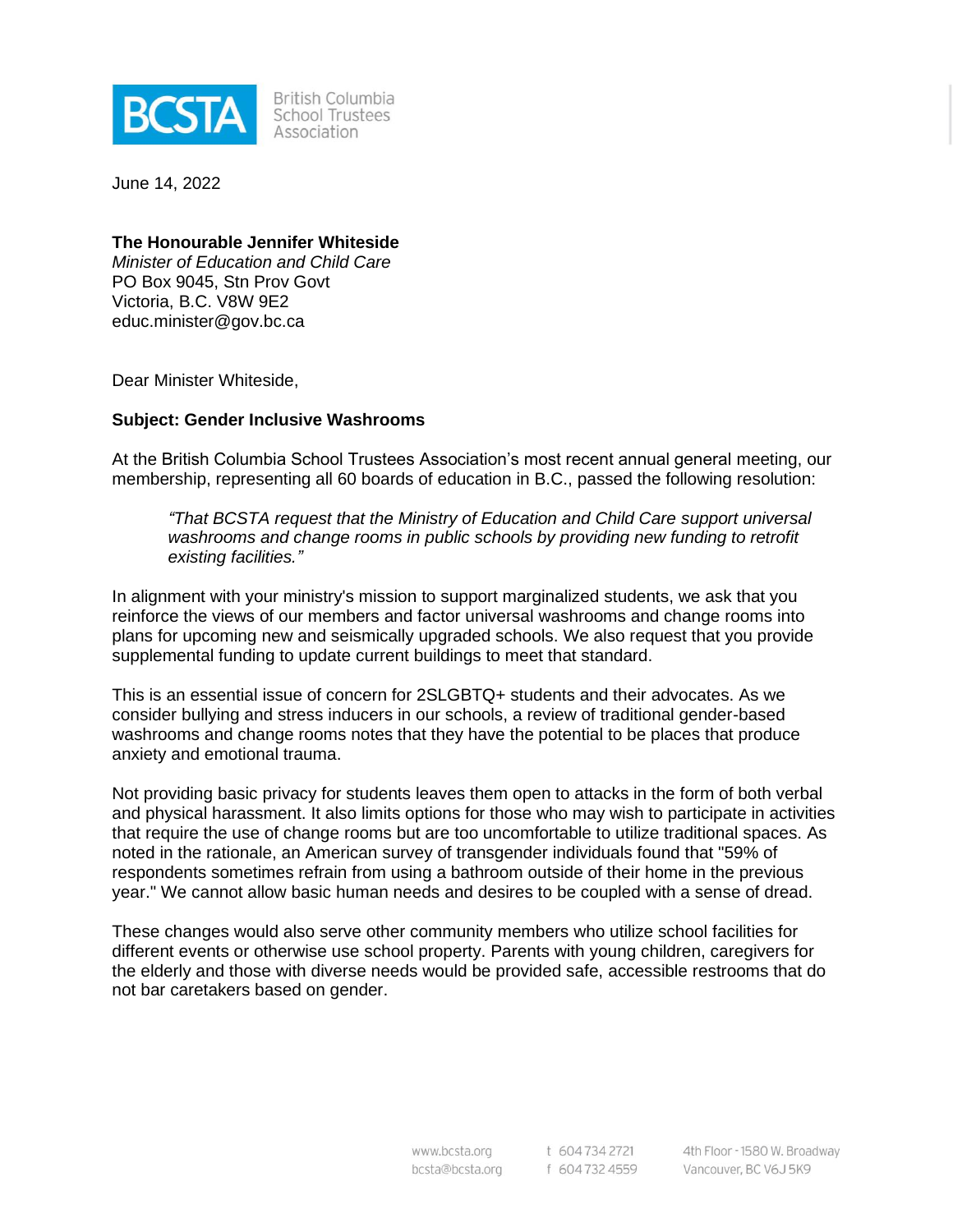

On behalf of our membership, I thank you for considering this request and look forward to discussing the details on how we can take action on this matter.

Sincerely,

Cowlyn &

**Carolyn Broady** *President* British Columbia School Trustees Association

Motion: A202214

Enclosure: Original motion rationale

CC: Christina Zacharuk, Deputy Minister, Ministry of Education and Child Care Chris Brown, Assistant Deputy Minister, Ministry of Education and Child Care BCSTA member boards of education Suzanne Hoffman, CEO, BCSTA BCSTA Board of Directors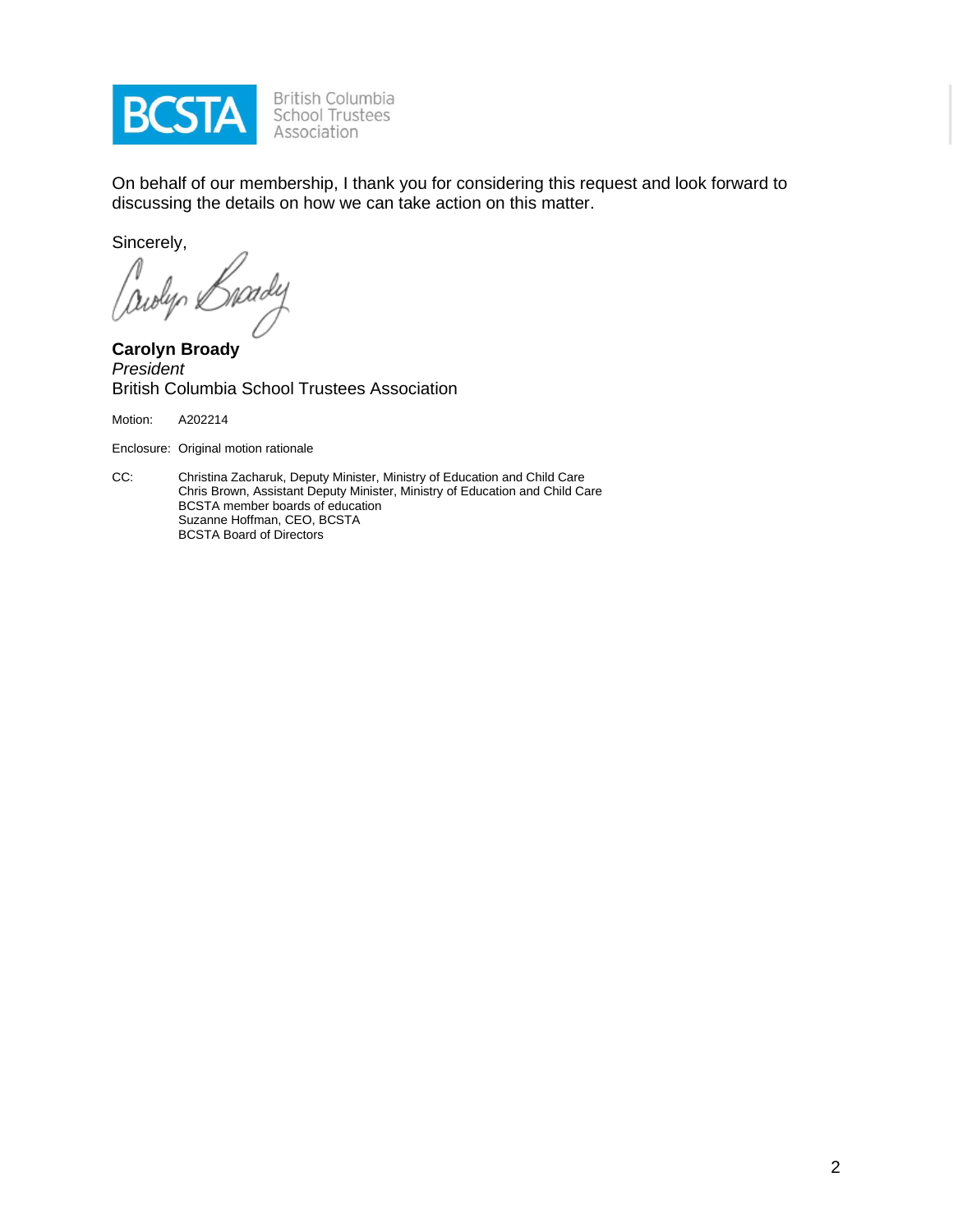

# **14. Gender Inclusive Washrooms**

## **Category: School Premises, Facilities, Services**

| Motion #:           | 14: A202214        | Sponsor:       | Northern Interior Branch        |
|---------------------|--------------------|----------------|---------------------------------|
| Meeting:            | AGM 2022           | <b>Action:</b> | not specified                   |
| Category:           |                    | Outcome:       | Letter to be drafted (April 28) |
| <b>Disposition:</b> | Carried as amended |                |                                 |

## **Motion as Adopted:**

#### **BE IT RESOLVED:**

That BCSTA request that the Ministry of Education and Child Care support universal washrooms and change rooms in public schools by providing new funding to retrofit existing facilities.

### **Motion as Presented:**

#### **BE IT RESOLVED:**

That BCSTA request that the Ministry of Education and Child Care support gender inclusive washrooms in public schools by providing new funding to retrofit existing facilities.

#### **Rationale:**

- As noted in the Minister's mandate letter, government has a moral and ethical responsibility to address the barriers that marginalized people In an effort to address systemic discrimination, decisions are to be reviewed through a Gender Based Analysis Plus (GBA+) lens.
- For LGBTQ2+ students, using a gender-based washroom can be a great source of anxiety and emotional trauma. Many students are subjected to offensive comments, verbal harassment, and physical violence, when attempting to access a public washroom.
- Schools serve as hubs within their communities as they provide a variety of programs and services to meet an educational, recreation and social need. Those utilizing School District facilities also benefit from gender inclusive washrooms, in particular parents with young children, caregivers for the elderly and persons with diverse needs, whose gender differs from their own.
- School Districts are faced with the challenge of creating safe spacesfor marginalized students to access the most basic of human needs, but in order to do so, require the additional funding to support and facilitate the necessary infrastructure upgrades.
- According to the largest survey of the experiences of trans people in the USA to date, "59% of respondents sometimes refrain from using a bathroom outside of their home in the previous year".

#### **Reference(s):**

[The gender-neutral bathroom: a new frame and some nudges | Behavioural Public Policy | Cambridge Core](https://www.cambridge.org/core/journals/behavioural-public-policy/article/genderneutral-bathroom-a-new-frame-and-some-nudges/C6CDCA42BAEBCE684B243EB9773A771C)

**This is an action motion and does not change or contradict any existing Foundational or Policy Statement.**